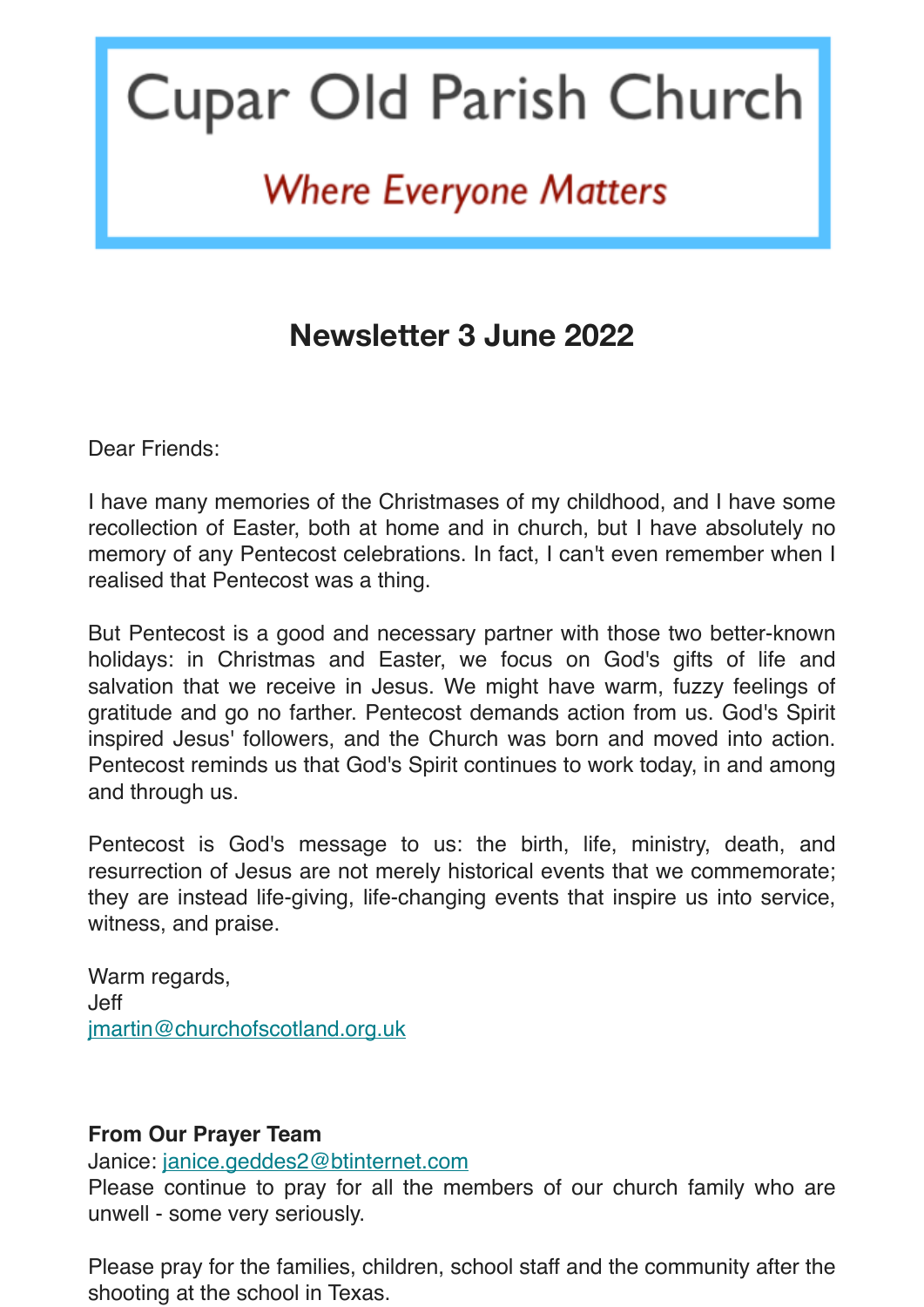The Prayer Team continues to meet weekly through Zoom. If you would like to join us, have a prayer request, or would like a member of the team to pray with you, then please contact either Jeff Martin or Janice Geddes.

#### **Congratulations and Thanks**

Accolades to the Guild and the Sunday Club for a delightful and delicious Jubilee Tea last weekend. In addition to a happy time together, the event has also raised over £570, which will be given to Guild projects.

#### **2-4 June: Jubilee Teas at the Lighthouse**

The Lighthouse Christian Bookstore and Cafe will host afternoon teas from Thursday the second through Saturday the fourth. Tea will include a sandwich of choice; tray bake or sponge; scone with strawberries, jam and cream; and tea or coffee for £5.99. Booking is requested.

#### **5 June: Worship**

Please join us for worship this Sunday at 11:00am in the sanctuary and at 4:00pm in the Old Parish Centre. We will celebrate the Queen's Jubilee and the festival of Pentecost with songs of praise, traditional in the morning and contemporary in the afternoon. The reading for the day is Acts 2: 1-21. The Sunday Club meets during the afternoon service; they'll start a new Bible story for the month of June. The morning service will be available later in the day at our YouTube channel:

[https://www.youtube.com/channel/UCdOxFrZ\\_kg94DYogylFAVEQ](https://cuparold.us17.list-manage.com/track/click?u=cb0d11bd686f9936f33547aab&id=45d11c7e2c&e=9c4275e320)

#### **8 June: Church Family Lunch**

Jill Logan: 07929 444 246

This is an opportunity not to be missed: Lunch at Loch Leven's Larder on Wednesday 8th June, 12 midday. The cost of the meal is £15 per person, and includes starter and main course, followed by coffee and traybake.

This is a very generous offer from the venue, as the cost is the same as three years ago. We have had enjoyable meals there with plenty opportunities of retail therapy before or after, in the expansive shop.

Please let Jill Logan know if you would like to join us so that we can confirm numbers and menu choices, or if you would like more information: 07929 444 246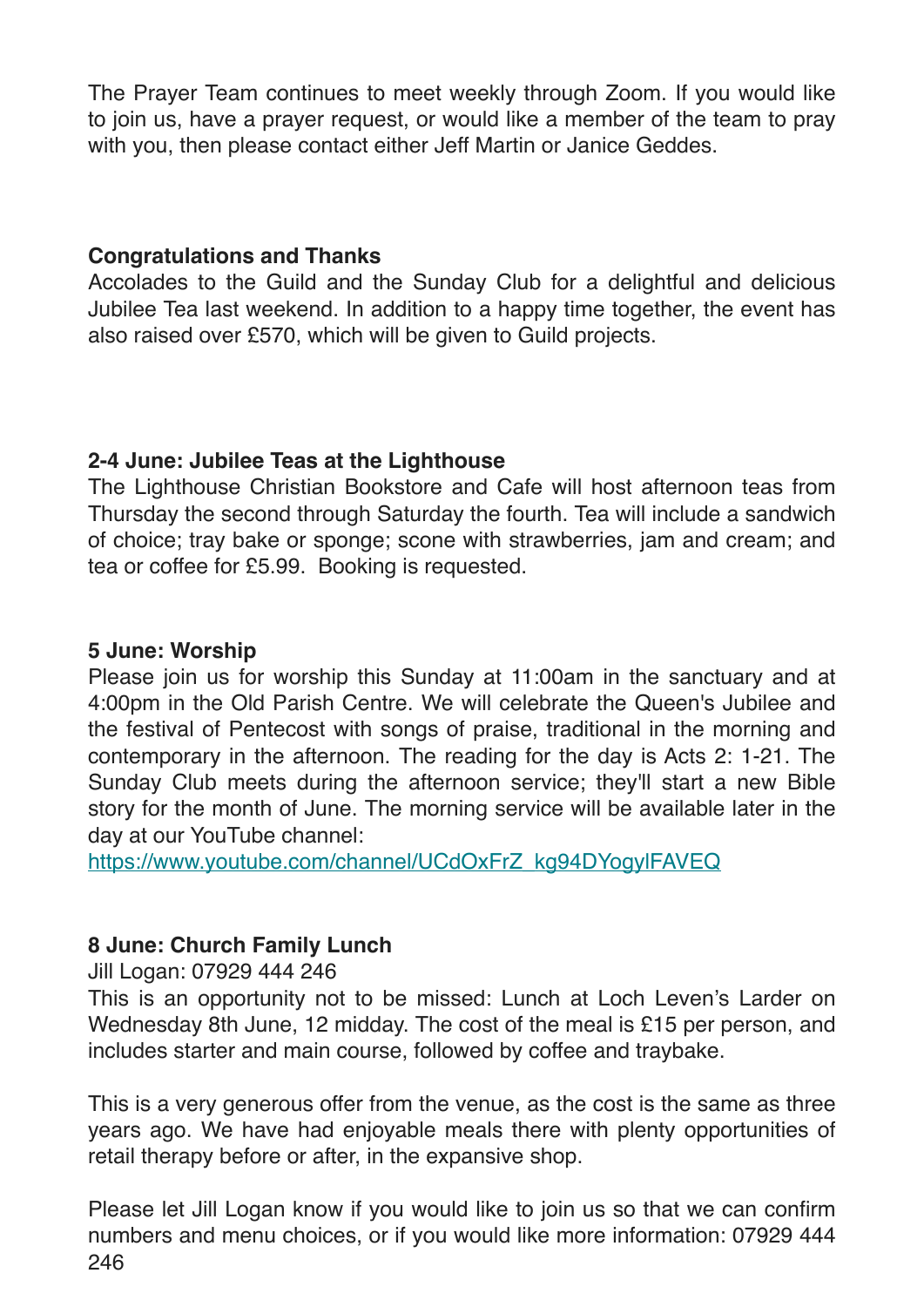#### **12 June: Holy Communion**

We will celebrate the sacrament of Holy Communion at both worship services on Sunday 12 June, using the hybrid distribution that we introduced in March, which allowed the return of individual glass cups.

#### **25 June: Annual Meeting of the Congregation**

The annual stated meeting of our congregation will take place on Saturday 25 June, beginning at 10:00am, with coffee and tea available from 9:45. We will meet in the lounge of the Old Parish Centre. In addition to receiving our 2021 financial report, we will also have an update on the decision of the presbytery regarding the future of our congregation.

#### **Reflection from Peter Meager**

#### Peter: [meager52@btinternet.com](mailto:meager52@btinternet.com)

When we went through the front door of a friend's house in England a couple of weeks ago, we were met by a lifesize cardboard cut out of Her Majesty the Queen. Our instinct was to bow or curtesy! Many of our friends were looking forward in excited anticipation to events being planned to celebrate the Platinum Jubilee. These included street parties, afternoon teas, bonfires, songs of praise services and concerts. As the bunting went up and they waited for the dates in the diary to arrive, they were busy planning and organising to ensure that everyone will have a great and celebratory time. One thing is sure: this weekend's all about the Queen.

Our Bible passage this week follows on from a period of waiting for the disciples. It tells the story of the birth of the Church on the annual day of Pentecost, a couple of months after Jesus' death and resurrection. (Acts chapter 2) In Acts 1:4, during a meal together, Jesus had told his followers, *'Wait for the gift my Father promised.'* A few days later (Chapter 2 verse 8) he had left them and been taken up into the heavens after promising that they would receive the gift of the Holy Spirit. Unfortunately, he didn't tell them how long they would have to wait. So, they returned to Jerusalem as they had been commanded and began to wait. But, they weren't idle. Although life was on hold, they had things to do to ensure they would be ready when the great day arrived. Notably, they committed themselves to prayer. (Acts 1:14)

After only ten days the promise was fulfilled in the upper room where they had shut themselves away. It began with a gale-like noise and what appeared to be tongues of fire resting upon each of them. (Acts 2:2-3) 'Wind' called to mind God's Spirit moving over the waters, creating the world and bringing order out of chaos. (Genesis 1-3) 'Fire' immediately conjured up pictures of God's presence. God had appeared to Moses in the burning bush. He had led the people with a pillar of fire each night after their liberation from Egypt.

The Holy Spirit had often appeared in the Old Testament, but usually it was to empower their heroes for remarkable feats. For example, it was the Spirit who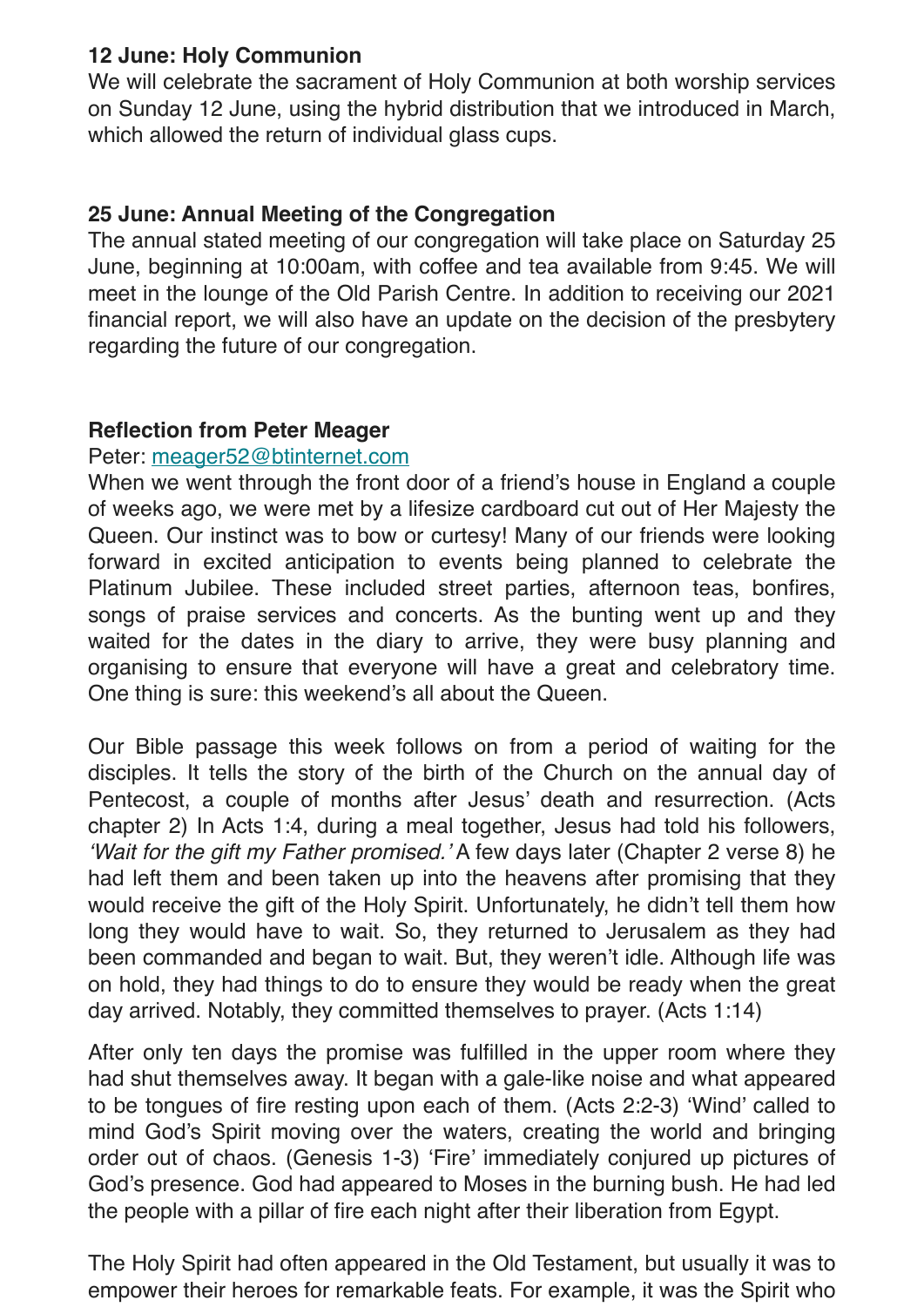enabled Joshua to lead the Israelites. (Numbers 27:16) Likewise Samson had his great strength when the Spirit came upon him (Judges 14:6) and the prophet Micah (1:7) says the Spirit had filled him to deliver a message against those who act unjustly. What is different on the day of Pentecost is that the Holy Spirit comes upon all of them. The crowd who witnessed it were quick to point out that the disciples were Galileans – in other words 'country bumpkins', ordinary men and women with no formal education or social standing.

More than that, the same Holy Spirit is promised for all of us who believe. (Acts 2:38) 'Peter replied, "Repent and be baptised, every one of you, in the name of Jesus Christ for the forgiveness of your sins. And you will receive the gift of the Holy Spirit. The promise is for you and your children and for all who are far off—for all whom the Lord our God will call."' God's Holy Spirit is still present, active and available for you and for me. Now that's worth celebrating!

Peter's audience that day are described as, 'God-fearing Jews.' They were as ardent as any member of The Tartan Army. 'Have you seen what they're charging for a berth on the Rome-Joppa ferry? Do you know how they hike the price of hotel rooms in Jerusalem for the festival?' They knew about God and were devoted to living up to the Old Testament's standards.

Peter's sermon gets 'nul points' for tact. He says, 'God-fearing you may be, but what did you do when the promised Messiah arrived? You killed him!' Surprisingly his words strike home. His hearers are cut to the quick, admit their complicity in what has happened, and ask what they should do. (Verse 37) The answer: 'Realise your need to be rescued. Recognise Jesus as the only one who can make things right between God and you. Accept his free offer of forgiveness and receive the gift of the Holy Spirit.' It's all about Jesus. More than 3,000 in that crowd responded and were baptised.

God's love was revealed in a spectacular, all embracing way and still comes to us and issues a challenge to all of us, 'You need to respond to this message. You too can experience this life changing, life enhancing power that will fill you with joy, purpose and hope so that you'll want to have the biggest celebration ever.'

We thank God for the long reign of Her Majesty the Queen, and for her consistent confession of her straightforward faith and her devoted and humble service to our nation and the Commonwealth. We are glad that communities around the world can come together and join in the celebrations and pray for God's grace to continue to dwell richly upon her.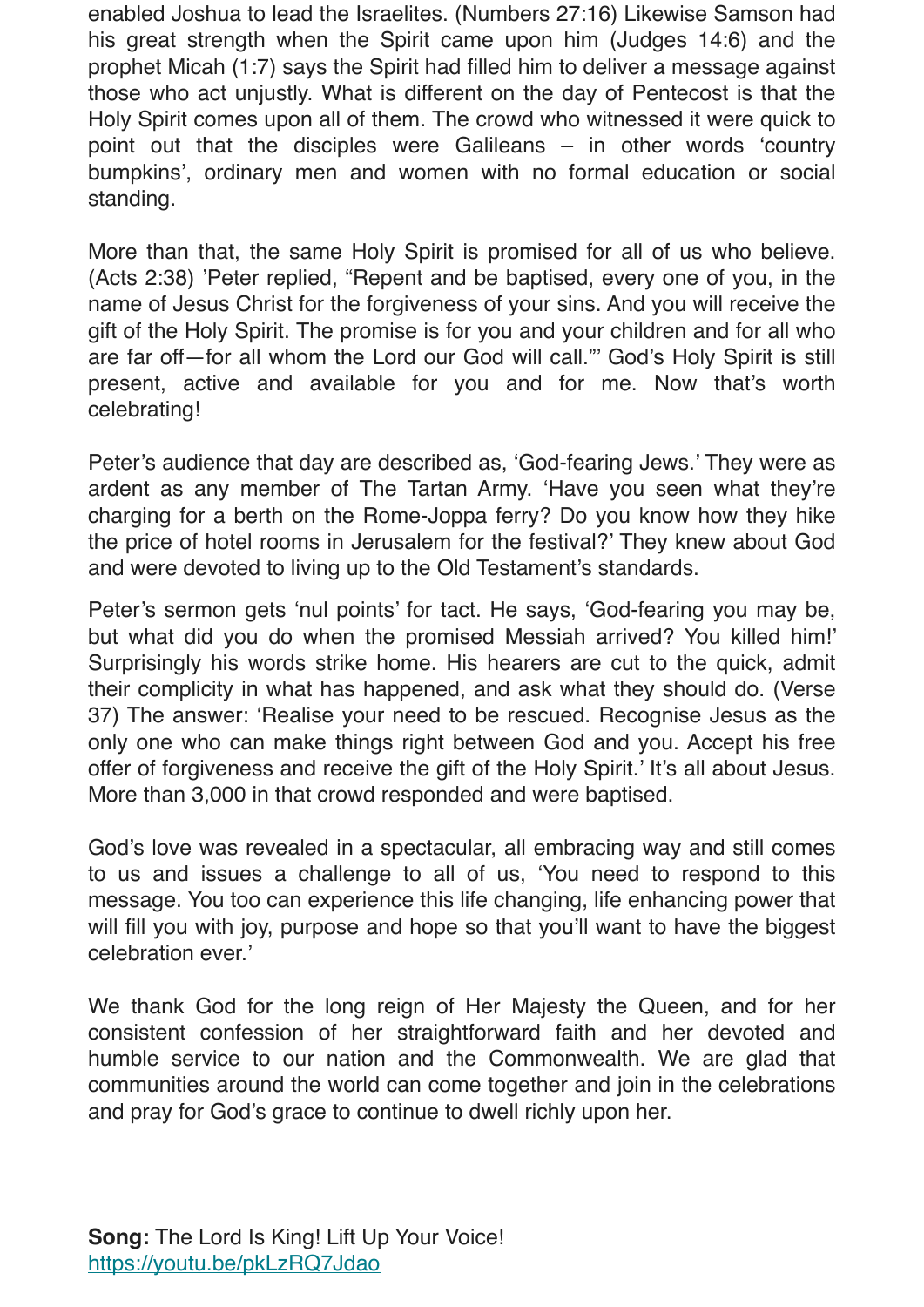The Lord is King! Lift up your voice! Let earth and all the heavens rejoice. From world to world the joy shall ring: 'The Lord omnipotent is King!'

The Lord is King! Who then shall dare resist his will, distrust his care, or murmur at his wise decrees, or doubt his royal promises?

The Lord is King! Child of the dust, the Judge of all the earth is just. Holy and true are all his ways; let every creature speak his praise!

Come, make your wants, your burdens known: Christ will present them at the throne, for he is at the Father's side, the Man of Love, the Crucified.

One Lord, one empire, all secures: he reigns, and life and death are yours. Through earth and heaven one song shall ring: 'The Lord omnipotent is King!'

#### **Reading**: Acts 2:1-14; 36-41

When the day of Pentecost came, they were all together in one place. Suddenly a sound like the blowing of a violent wind came from heaven and filled the whole house where they were sitting. They saw what seemed to be tongues of fire that separated and came to rest on each of them. All of them were filled with the Holy Spirit and began to speak in other tongues as the Spirit enabled them.

*Now there were staying in Jerusalem God-fearing Jews from every nation under heaven. When they heard this sound, a crowd came together in bewilderment, because each one heard their own language being spoken. Utterly amazed, they asked: "Aren't all these who are speaking Galileans? Then how is it that each of us hears them in our native language? Parthians, Medes and Elamites; residents of Mesopotamia, Judea and Cappadocia, Pontus and Asia, Phrygia and, Pamphylia, Egypt and the parts of Libya near Cyrene; visitors from Rome (both Jews and converts to Judaism); Cretans and Arabs—we hear them declaring the wonders of God in our own tongues!" Amazed and perplexed, they asked one another, "What does this mean?" Some, however, made fun of them and said, "They have had too much wine."*